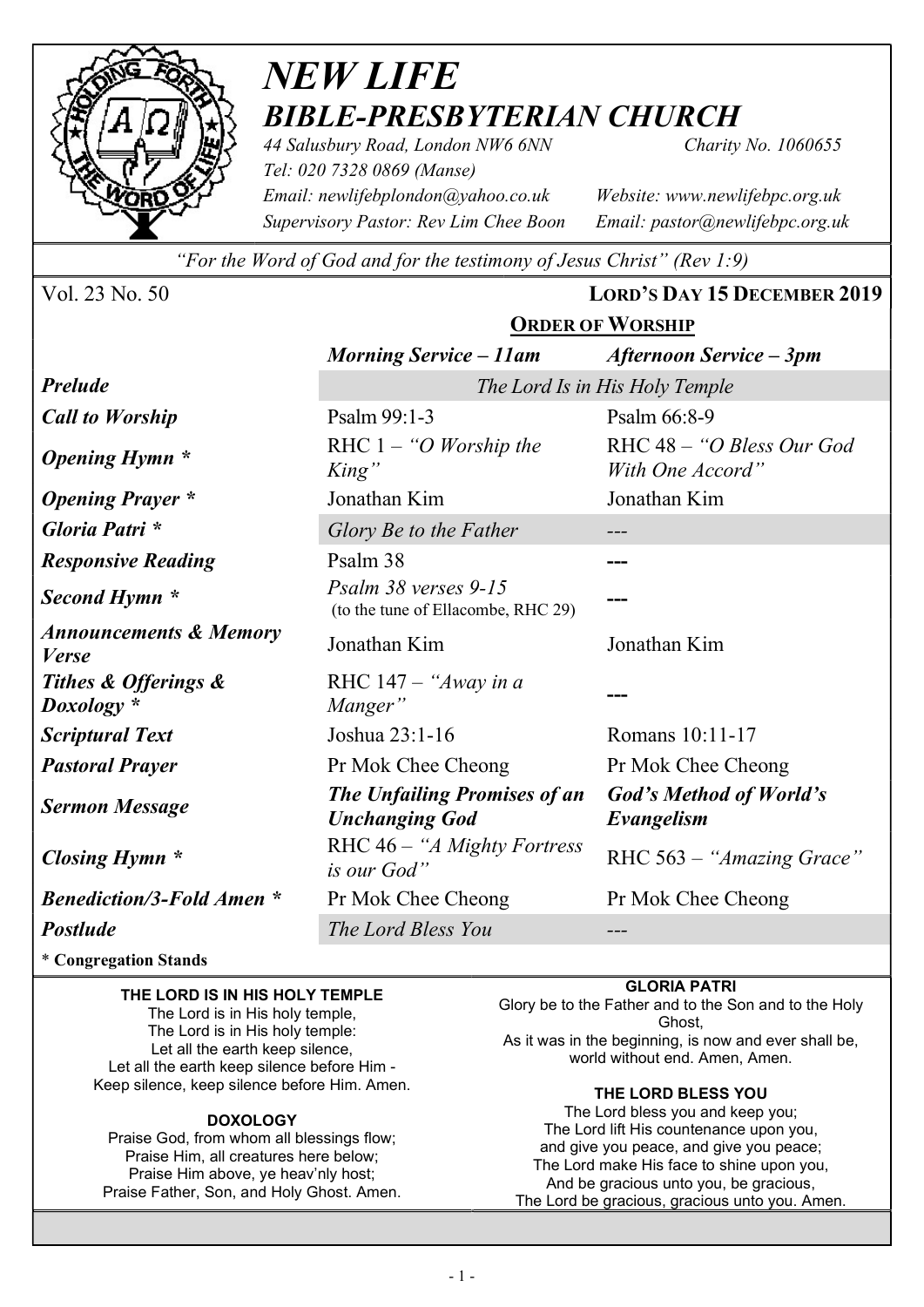# THE IMPORTANCE OF THE SUNDAY **SCHOOL**

(A Tract from Good News Publishers)

What a joy to see bright, happy children! But what a tragedy to see so many destroyed by drugs, crime, the occult, pornography! How can we reach them *before* it is too late?

 The age-old advice of Solomon was: "Train up a child in the way he should go: and when he is old, he will not depart from it" (Proverbs 22:6). Psychologists today agree that the years of childhood are crucial in forming the rest of one's life. It is in childhood that most destines are settled.

This is why Sunday school is so important. Sunday school offers a golden opportunity to help shape boys and girls in their formative years to become what God would have them be. Under the loving direction of Christian teachers, children are given the chance to learn the values and habits that will follow them the rest of their lives.

 Sunday school is important because it is based upon the Bible, the inspired Word of God. As a famous American lawyer once said to the U.S. Congress: "The Bible is our only safe guide. So long as we take it as our instructor for conduct and character, we will go on prospering in the future as in the past. But the moment we relegate it from our lives, a catastrophe will come to us such as we have not known before."

 Millions of American children received no Christian instruction last year. Instead we read alarming statistics on the increase of juvenile crime, teenage alcoholism and drug addiction, pregnancy and abortion among unmarried teenage girls. In rejecting God's Truth and the moral absolutes of the Bible, we are indeed heading for catastrophe.

 But a tragedy in your home can be averted. As a U.S. judge once said when a 16-yearold girl was brought before him: "Why didn't the parents of this child keep her in Sunday school? Sunday school girls do not come to see me."

 The Sunday school is important to you and your family because there the life-changing message of Jesus Christ is proclaimed: "For God so loved the world, that He gave His only begotten Son, that whosoever believeth in Him should not perish, but have everlasting life" (John 3:16).

Your family will find a warm welcome at the Sunday school. Together you can learn from God's Word. What better future can you provide than the eternal inheritance that only Jesus Christ can give?

- - - - - - - - - - - - - - - - - - - - - - - - - - - - - - - - - - - - - - - - - - - - - - - - - - - - - - - - - - - - - - - - - - - -

 Below is a true story from Dr. J. Wilbur Chapman concerning the influence of a Sunday school teacher who taught her Sunday school class to play cards. This story is an extraction from the book entitled, "When A Christian Sins" by John R. Rice.

 While a friend of mine was conducting a meeting one morning, a tramp came in and said, "My father and mother used to sit in this pew. It is the first church I ever attended. My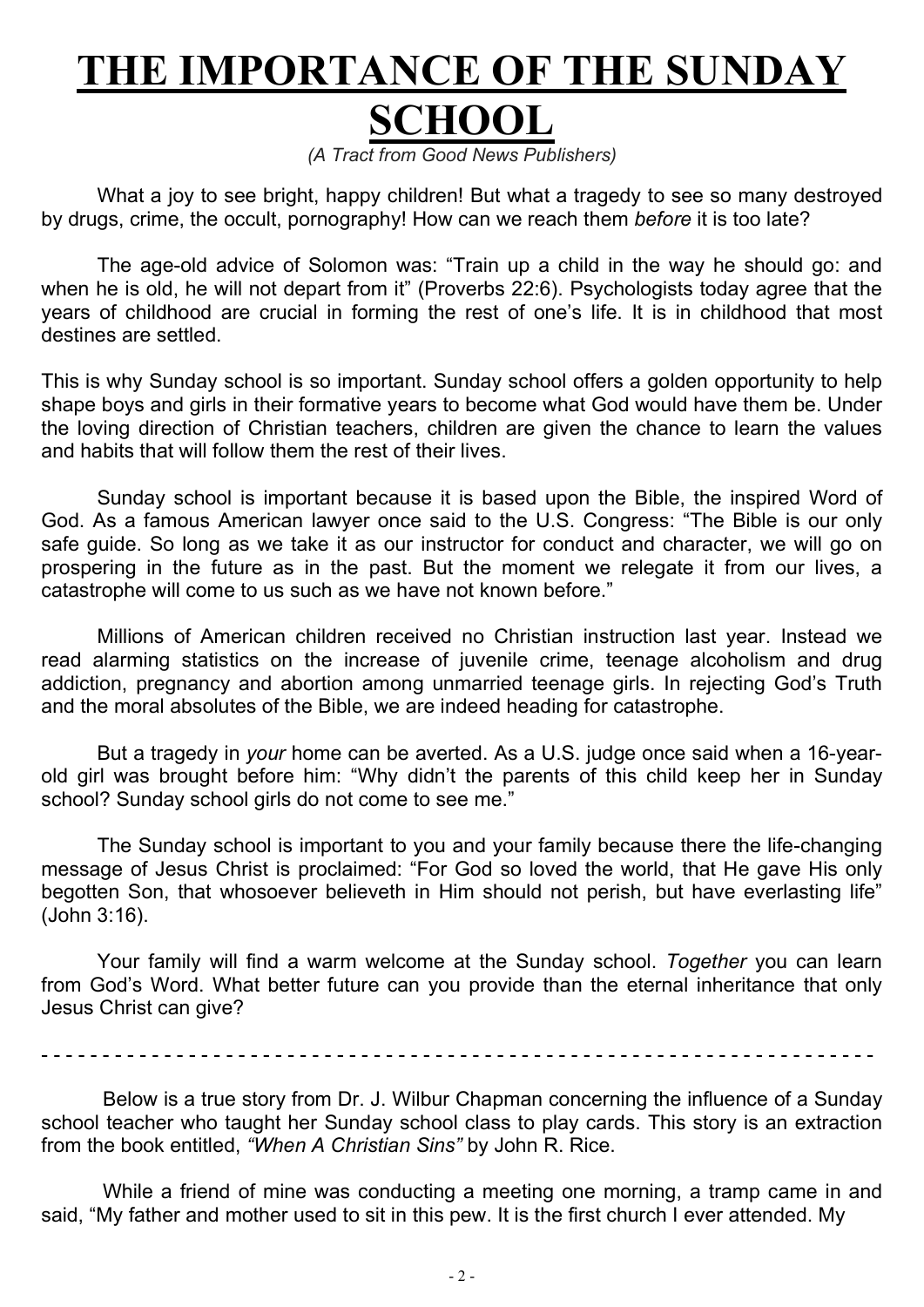father was an officer in this church. Seven boys used to sit in this pew in the Sunday School class. We had a great love and respect for our Sunday School teacher. Saturday afternoon she invited us to her home, entertaining with music, eatables, and a look over the lesson.

 After a while she was anxious to please us and hold us, and she taught us the names of cards. None had ever used cards. We became enthusiastic over it, learning different games. After a while we would not give so much time to the lesson, but she let us have more time for playing cards, and would show us some more tricks. After a while we were off in the cotton gins playing cards and not going to her home.

 Later we failed to go to Sunday School. Cards, cigarettes, after a while drink and gambling. We all at different times left our homes. Two of those boys have been hung, three are in state prisons for life, one a vagabond like myself. No one knows where he is and if the authorities knew I was here, I would be arrested and put behind the bars. All I wish is that that teacher had never taught us how to play cards."

 As he stood there broken-hearted, a lady at the right and near the pulpit, dressed in mourning arose, went to where the man was, fell on the floor with a scream, and said, "My God! I am the Sunday School teacher that did it." She fainted and we did not know but that she was dead. She revived. The woman was not seen any more in the meeting and the man never seen since.

#### John R. Rice wrote:

"Every Christian who falls into sin should know that his influence will drag others down, that his powerlessness may prove a curse to others, that his failure may be a blight in spreading disease among those who know him and love him. Oh, how a Christian should hate and fear sin!

#### Editor's Note:

The above article on "The Importance of Sunday School" must not be taken to mean that the ministry of the Sunday School and the Sunday school teachers are fundamentally responsible for the salvation and spiritual growth of our covenant children. That responsibility and accountability still rest squarely on the parents, particularly the father, who is not only the Head of the family but also a pastor to his family.

The LORD in Genesis 18:19 says, "For I know him, that he will command his children and his household after him, and they shall keep the way of the Lord, to do justice and judgment; that the Lord may bring upon Abraham that which he hath spoken of him."

The Sunday school performs an essential complementary role to the father who is solely responsible for the physical and spiritual well-being and development of his wife and children. He is first in line to give an account to God concerning his family.

Let us pray for fathers and mothers and Sunday school teachers in our church that the Lord will grant them grace and wisdom. May they prayerfully and patiently nurture their children, whom God placed under their care.